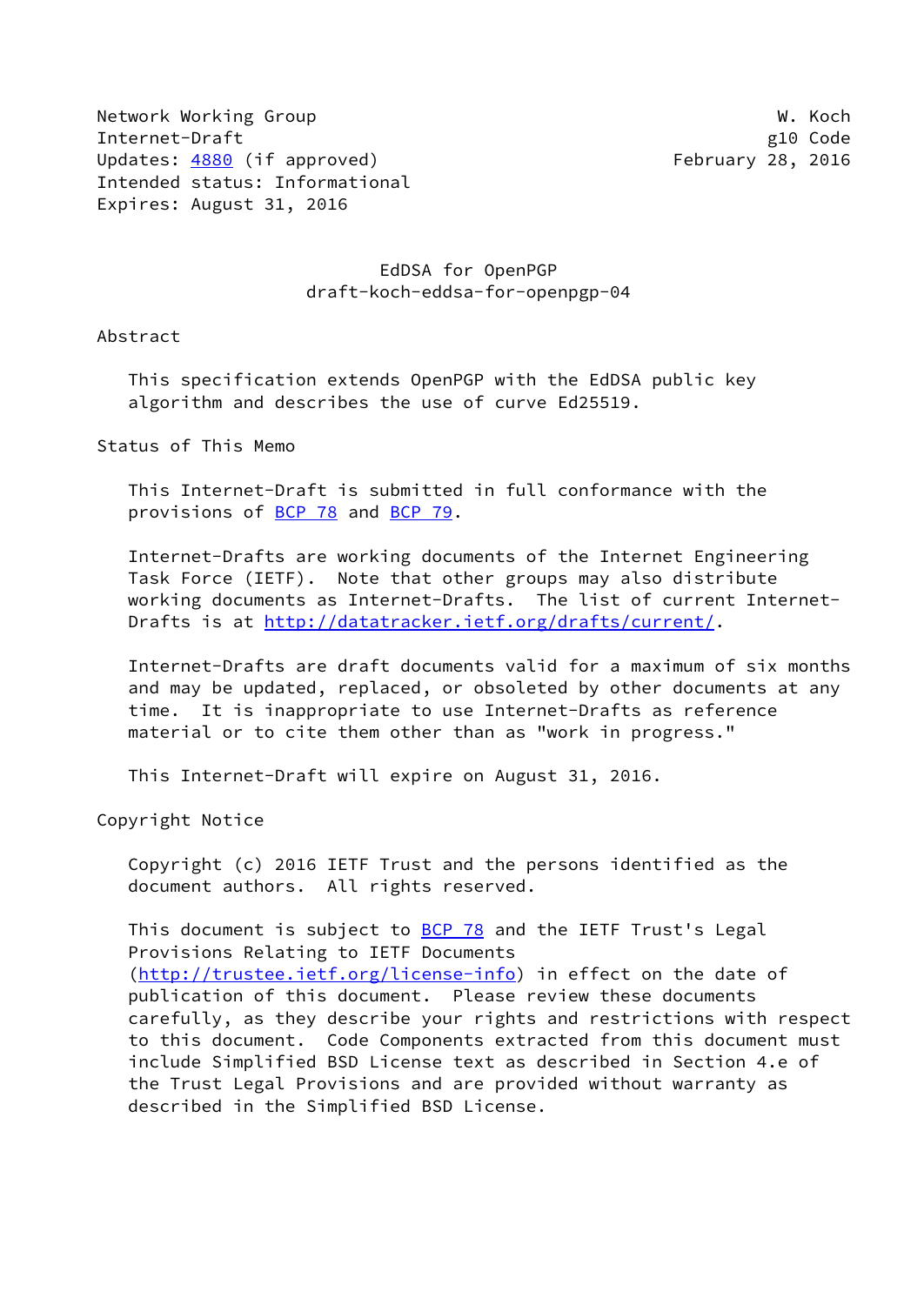## <span id="page-1-1"></span>Table of Contents

|                  |                                          | $\overline{2}$  |
|------------------|------------------------------------------|-----------------|
| 2.               |                                          | $\overline{2}$  |
| 3.               |                                          | $\overline{3}$  |
| $\overline{4}$ . | Encoding of Public and Private Keys      | $\overline{3}$  |
| 5.               |                                          | $\overline{4}$  |
| 6.               |                                          | $\overline{4}$  |
| 7.               |                                          | $\overline{5}$  |
| 8.               |                                          | $\overline{5}$  |
| 9.               |                                          | $\overline{5}$  |
|                  |                                          | $\overline{5}$  |
|                  | Normative References<br>10.1.            | $\overline{5}$  |
|                  | 10.2. Informative References             | $\underline{6}$ |
|                  |                                          | 6               |
|                  |                                          | 6               |
|                  |                                          | $\overline{1}$  |
|                  | Appendix B. Point compression flag bytes | $\overline{1}$  |
|                  | Appendix C. Changes since -03            | $\underline{8}$ |
|                  | Author's Address                         | 8               |
|                  |                                          |                 |

## <span id="page-1-0"></span>[1](#page-1-0). Introduction

The OpenPGP specification in [\[RFC4880](https://datatracker.ietf.org/doc/pdf/rfc4880)] defines the RSA, Elgamal, and DSA public key algorithms. [\[RFC6637](https://datatracker.ietf.org/doc/pdf/rfc6637)] adds support for Elliptic Curve Cryptography and specifies the ECDSA and ECDH algorithms. Due to patent reasons no point compression was defined.

 This document specifies how to use the EdDSA public key signature algorithm [[I-D.irtf-cfrg-eddsa](#page-5-5)] with the OpenPGP standard. It defines a new signature algorithm named EdDSA and specifies how to use the Ed25519 curve with EdDSA. This algorithm uses a custom point compression method. There are three main advantages of the EdDSA algorithm: It does not require the use of a unique random number for each signature, there are no padding or truncation issues as with ECDSA, and it is more resilient to side-channel attacks.

 The key words "MUST", "MUST NOT", "REQUIRED", "SHALL", "SHALL NOT", "SHOULD", "SHOULD NOT", "RECOMMENDED", "MAY", and "OPTIONAL" in this document are to be interpreted as described in [\[RFC2119](https://datatracker.ietf.org/doc/pdf/rfc2119)].

<span id="page-1-2"></span>[2](#page-1-2). Supported Curves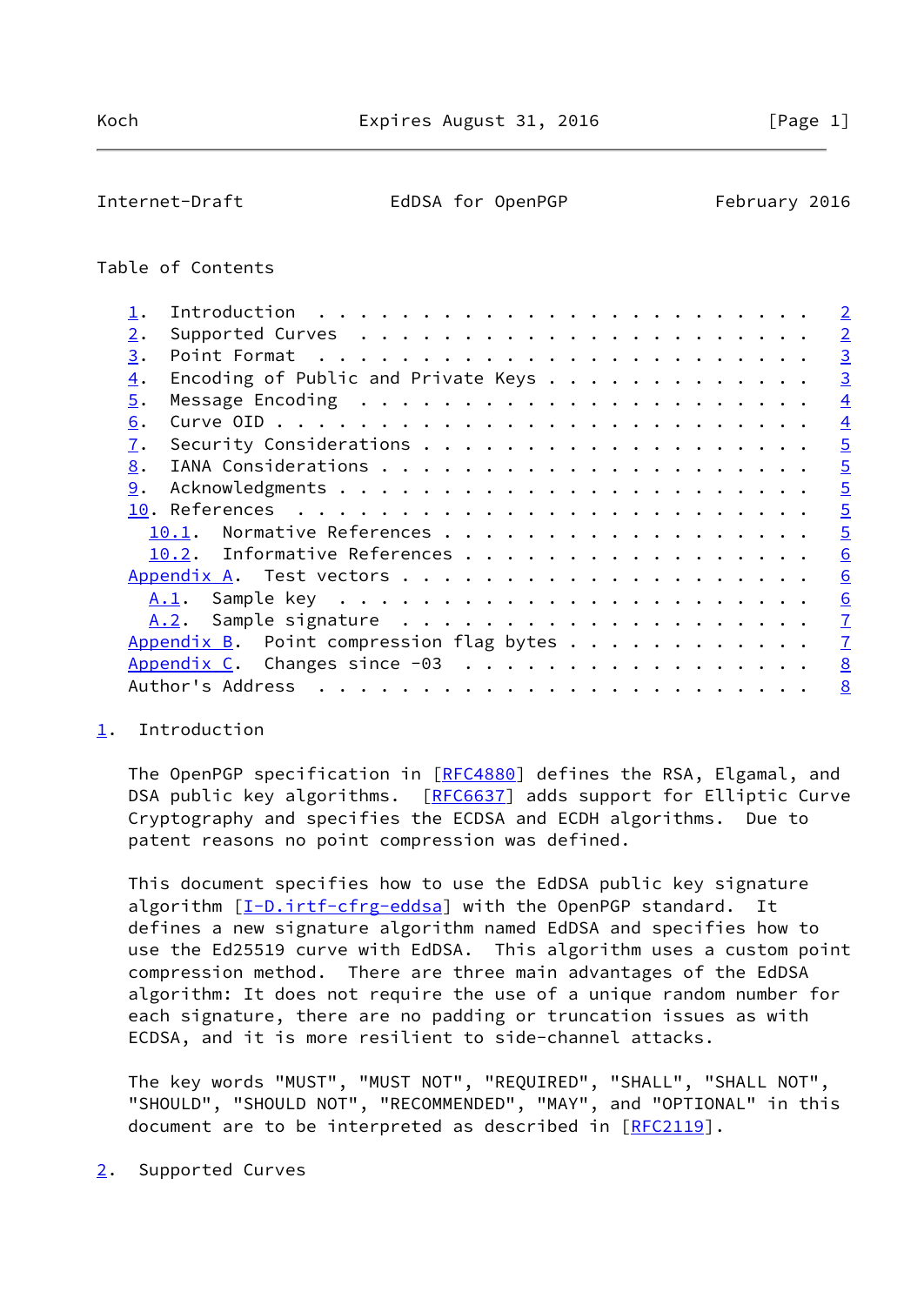This document references the Curve "Ed25519" which is the Edwards form of "Curve25519" ([[RFC7748](https://datatracker.ietf.org/doc/pdf/rfc7748)]) and originally specified in the same paper as the "EdDSA" algorithm ([\[ED25519](#page-5-6)]). For the full specification see [[I-D.irtf-cfrg-eddsa](#page-5-5)].

Koch **Expires August 31, 2016** [Page 2]

<span id="page-2-1"></span>Internet-Draft **EdDSA** for OpenPGP February 2016

 Other curves may be used by using a specific OID for the curve and its EdDSA parameters.

The following public key algorithm IDs are added to expand [section](https://datatracker.ietf.org/doc/pdf/rfc4880#section-9.1) [9.1 of \[RFC4880\]](https://datatracker.ietf.org/doc/pdf/rfc4880#section-9.1), "Public-Key Algorithms":

> +-------+-----------------------------+ | ID | Description of Algorithm | +-------+-----------------------------+ | TBD1 | EdDSA public key algorithm | +-------+-----------------------------+

 Compliant applications MUST support EdDSA with the curve Ed25519. Applications MAY support other curves as long as a dedicated OID for using that curve with EdDSA is used.

<span id="page-2-0"></span>[3](#page-2-0). Point Format

 The EdDSA algorithm defines a specific point compression format. To indicate the use of this compression format and to make sure that the key can be represented in the Multiprecision Integer (MPI) format of [\[RFC4880](https://datatracker.ietf.org/doc/pdf/rfc4880)] the octet string specifying the point is prefixed with the octet 0x40. This encoding is an extension of the encoding given in [\[RFC6637](https://datatracker.ietf.org/doc/pdf/rfc6637)] which uses 0x04 to indicate an uncompressed point.

 For example, the length of a public key for the curve Ed25519 is 263 bit: 7 bit to represent the 0x40 prefix octet and 32 octets for the native value of the public key.

<span id="page-2-2"></span>[4](#page-2-2). Encoding of Public and Private Keys

The following algorithm specific packets are added to [Section](https://datatracker.ietf.org/doc/pdf/rfc4880#section-5.5.2) 5.5.2 of [RFC4880], "Public-Key Packet Formats", to support EdDSA.

Algorithm-Specific Fields for EdDSA keys: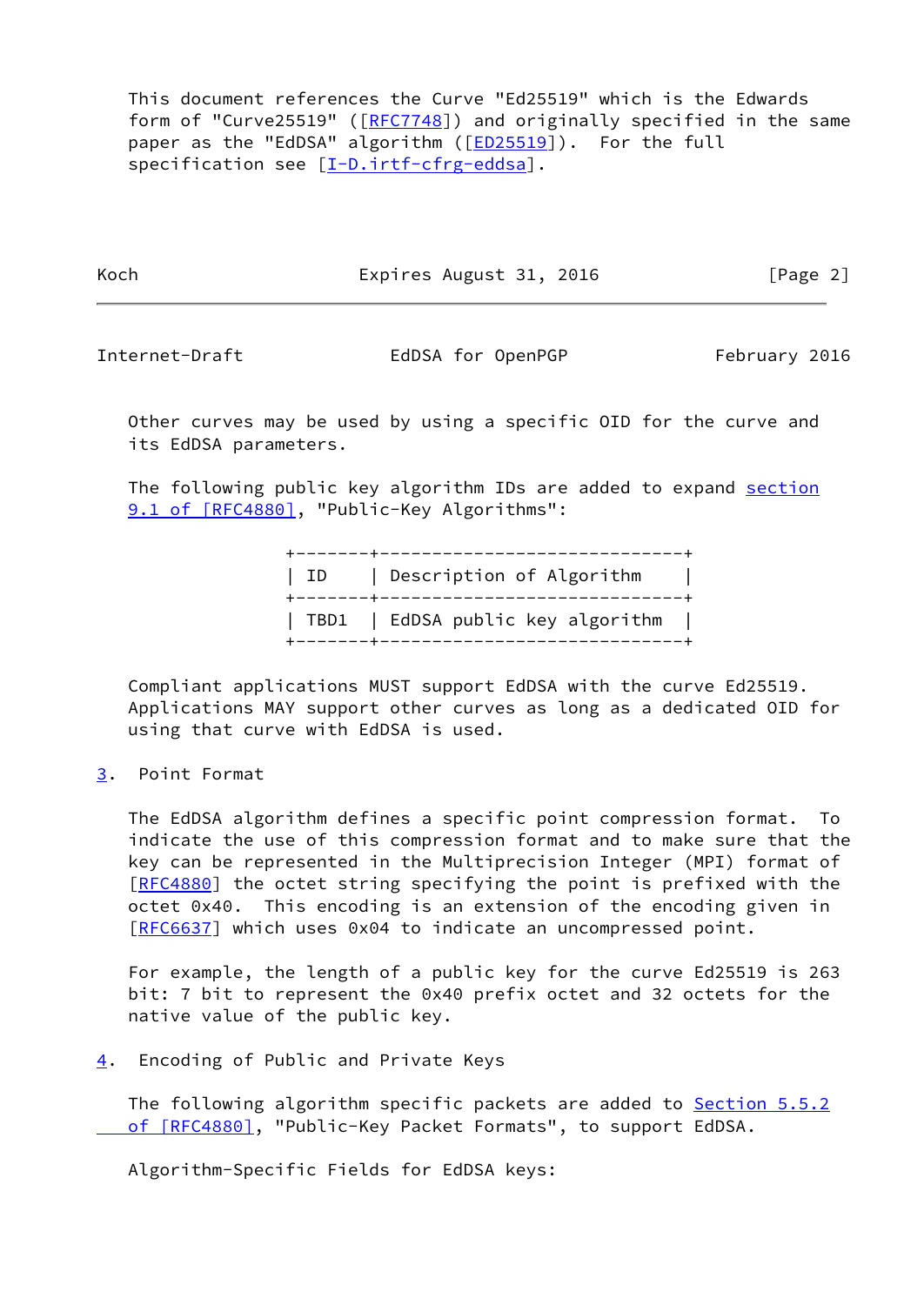- o a variable length field containing a curve OID, formatted as follows:
	- \* a one-octet size of the following field; values 0 and 0xFF are reserved for future extensions,
	- \* octets representing a curve OID, defined in [Section 6.](#page-4-0)
- o MPI of an EC point representing a public key Q as described under Point Format above.

| Koch | Expires August 31, 2016 | [Page 3] |
|------|-------------------------|----------|
|------|-------------------------|----------|

<span id="page-3-1"></span>Internet-Draft EdDSA for OpenPGP February 2016

The following algorithm specific packets are added to [Section](https://datatracker.ietf.org/doc/pdf/rfc4880#section-5.5.3) 5.5.3  [of \[RFC4880\]](https://datatracker.ietf.org/doc/pdf/rfc4880#section-5.5.3), "Secret-Key Packet Formats", to support EdDSA.

Algorithm-Specific Fields for EdDSA keys:

 o an MPI of an integer representing the secret key, which is a scalar of the public EC point.

The version 4 packet format MUST be used.

<span id="page-3-0"></span>[5](#page-3-0). Message Encoding

Section [5.2.3 of \[RFC4880\]](https://datatracker.ietf.org/doc/pdf/rfc4880#section-5.2.3), "Version 4 Signature Packet Format" specifies formats. To support EdDSA no change is required, the MPIs representing the R and S value are encoded as MPIs in the same way as done for the DSA and ECDSA algorithms; in particular the Algorithm- Specific Fields for an EdDSA signature are:

- MPI of EdDSA value r.

- MPI of EdDSA value s.

 Note that the compressed version of R and S as specified for EdDSA ([\[I-D.irtf-cfrg-eddsa](#page-5-5)]) is used.

The version 3 signature format MUST NOT be used with EdDSA.

 Although that algorithm allows arbitrary data as input, its use with OpenPGP requires that a digest of the message is used as input. See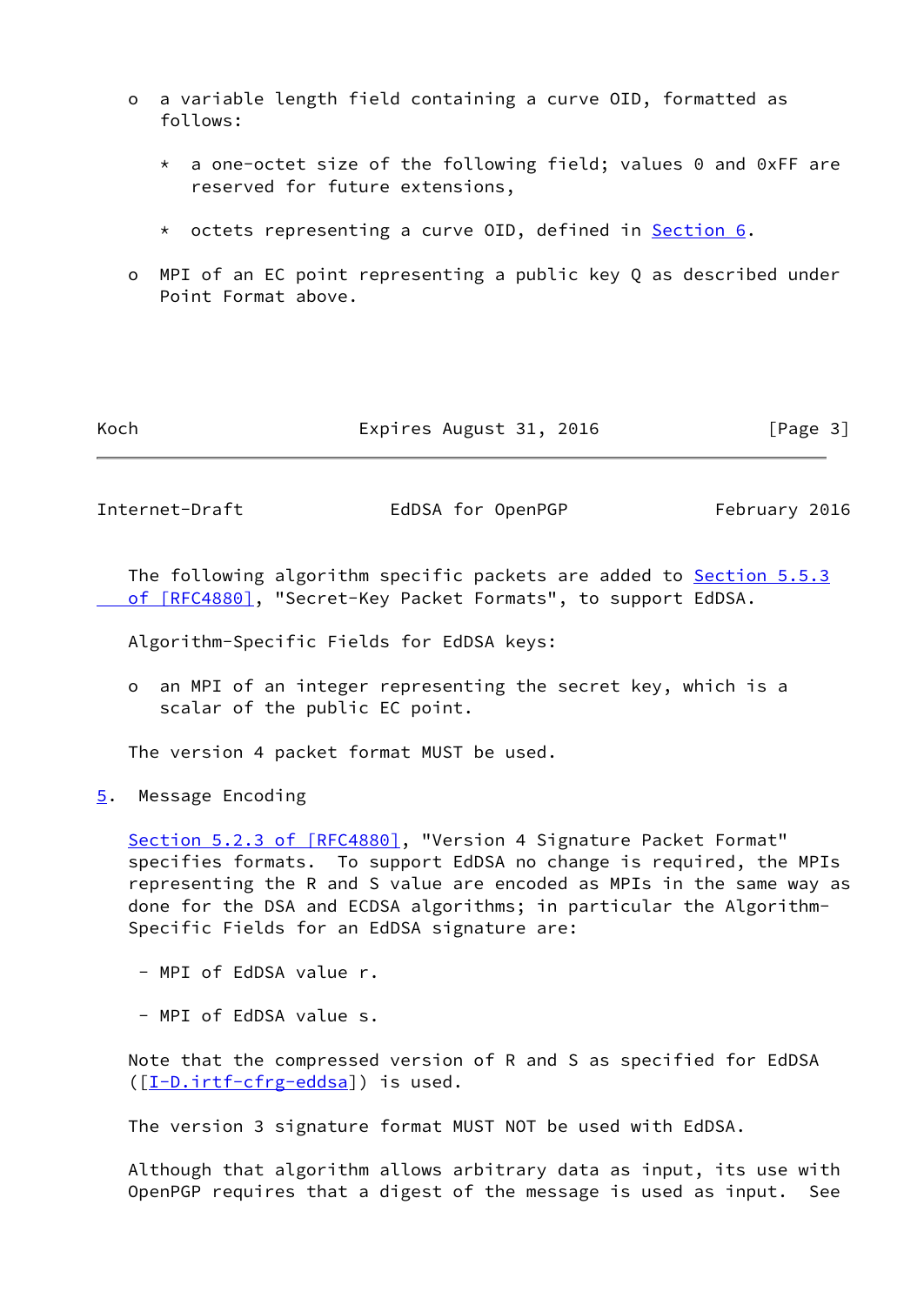section [5.2.4 of \[RFC4880\]](https://datatracker.ietf.org/doc/pdf/rfc4880#section-5.2.4), "Computing Signatures" for details. Truncation of the resulting digest is never applied; the resulting digest value is used verbatim as input to the EdDSA algorithm.

<span id="page-4-0"></span>[6](#page-4-0). Curve OID

 The EdDSA key parameter curve OID is an array of octets that defines a named curve. The table below specifies the exact sequence of bytes for each named curve referenced in this document:

| OID                                      | Len   Encoding in hex format   Name       |  |
|------------------------------------------|-------------------------------------------|--|
| $\vert$ 1.3.6.1.4.1.11591.15.1 $\vert$ 9 | 2B 06 01 04 01 DA 47   Ed25519<br>l 0F 01 |  |

See [\[RFC6637](https://datatracker.ietf.org/doc/pdf/rfc6637)] for a description of the OID encoding given in the second and third columns.

| Koch | Expires August 31, 2016 |  |          |
|------|-------------------------|--|----------|
|      |                         |  | [Page 4] |

<span id="page-4-2"></span>Internet-Draft EdDSA for OpenPGP February 2016

<span id="page-4-1"></span>[7](#page-4-1). Security Considerations

The security considerations of [\[RFC4880](https://datatracker.ietf.org/doc/pdf/rfc4880)] apply accordingly.

 Although technically possible the use of EdDSA with digest algorithms weaker than SHA-256 (e.g. SHA-1) is not suggested.

<span id="page-4-3"></span>[8](#page-4-3). IANA Considerations

 IANA is requested to assign an algorithm number from the OpenPGP Public-Key Algorithms range, or the "namespace" in the terminology of [\[RFC5226](https://datatracker.ietf.org/doc/pdf/rfc5226)], that was created by [\[RFC4880](https://datatracker.ietf.org/doc/pdf/rfc4880)]. See [section 2.](#page-1-2)

| ID   Algorithm                               | Reference |  |
|----------------------------------------------|-----------|--|
| TBD1   EdDSA public key algorithm   This doc |           |  |

 [Notes to RFC-Editor: Please remove the table above on publication. It is desirable not to reuse old or reserved algorithms because some existing tools might print a wrong description. A higher number is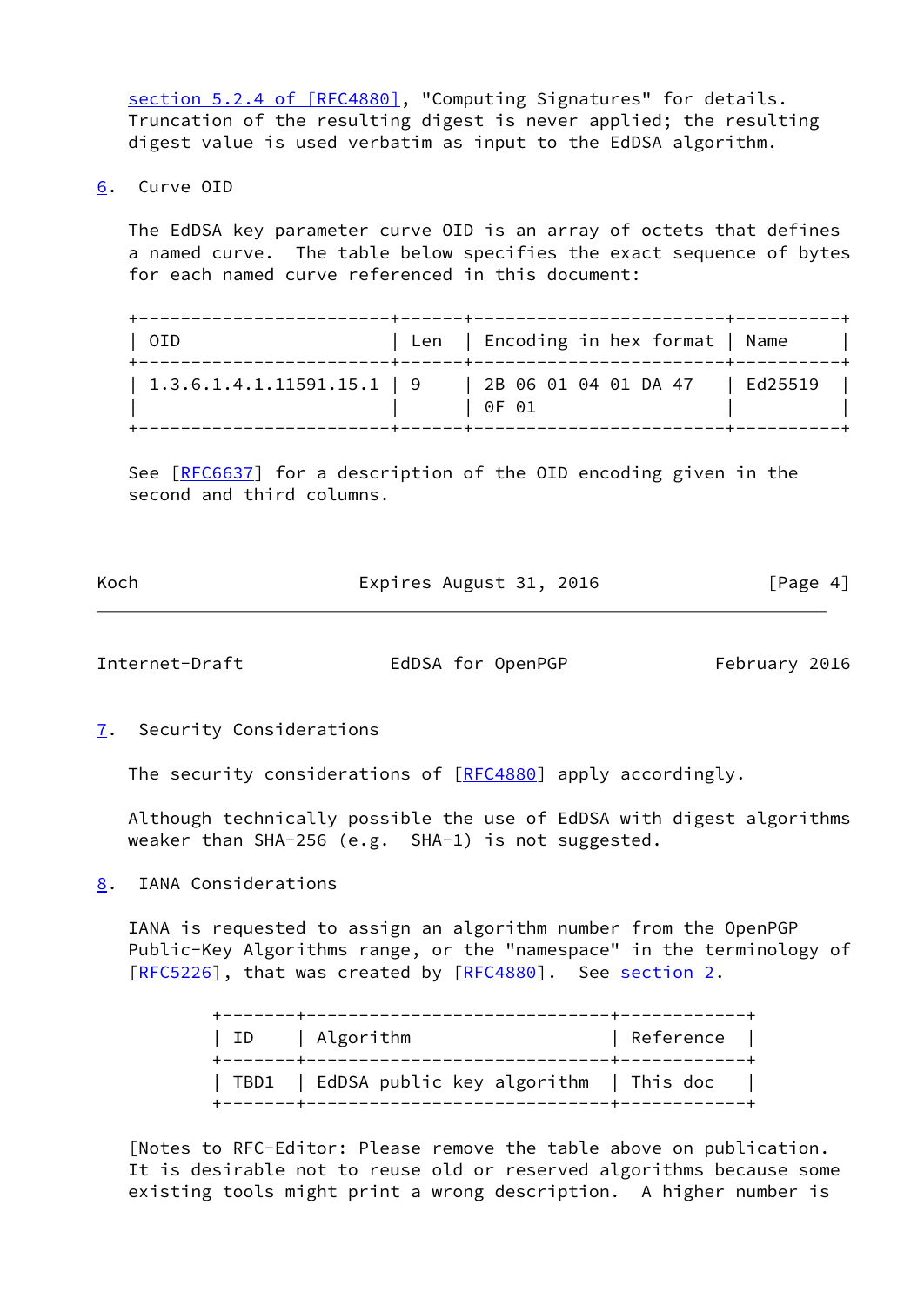also an indication for a newer algorithm. As of now 22 is the next free number.]

<span id="page-5-0"></span>[9](#page-5-0). Acknowledgments

 The author would like to acknowledge the help of the individuals who kindly voiced their opinions on the IETF OpenPGP and GnuPG mailing lists, in particular, the help of Andrey Jivsov, Jon Callas, and NIIBE Yutaka.

- <span id="page-5-1"></span>[10.](#page-5-1) References
- <span id="page-5-5"></span><span id="page-5-2"></span>[10.1](#page-5-2). Normative References
	- [I-D.irtf-cfrg-eddsa]

 Josefsson, S. and I. Liusvaara, "Edwards-curve Digital Signature Algorithm (EdDSA)", [draft-irtf-cfrg-eddsa-02](https://datatracker.ietf.org/doc/pdf/draft-irtf-cfrg-eddsa-02) (work in progress), January 2016.

- [RFC2119] Bradner, S., "Key words for use in RFCs to Indicate Requirement Levels", [BCP 14](https://datatracker.ietf.org/doc/pdf/bcp14), [RFC 2119](https://datatracker.ietf.org/doc/pdf/rfc2119), March 1997.
- [RFC4880] Callas, J., Donnerhacke, L., Finney, H., Shaw, D., and R. Thayer, "OpenPGP Message Format", [RFC 4880](https://datatracker.ietf.org/doc/pdf/rfc4880), November 2007.

| Koch | Expires August 31, 2016 | [Page 5] |
|------|-------------------------|----------|
|      |                         |          |

<span id="page-5-4"></span>Internet-Draft **EdDSA** for OpenPGP February 2016

- [RFC5226] Narten, T. and H. Alvestrand, "Guidelines for Writing an IANA Considerations Section in RFCs", [BCP 26](https://datatracker.ietf.org/doc/pdf/bcp26), [RFC 5226](https://datatracker.ietf.org/doc/pdf/rfc5226), May 2008.
- [RFC6637] Jivsov, A., "Elliptic Curve Cryptography (ECC) in OpenPGP", [RFC 6637](https://datatracker.ietf.org/doc/pdf/rfc6637), June 2012.

<span id="page-5-3"></span>[10.2](#page-5-3). Informative References

<span id="page-5-6"></span> [ED25519] Bernstein, D., Duif, N., Lange, T., Schwabe, P., and B. Yang, "High-speed high-security signatures", Journal of Cryptographic Engineering Volume 2, Issue 2, pp. 77-89, September 2011, <[http://dx.doi.org/10.1007/s13389-012-0027-1>](http://dx.doi.org/10.1007/s13389-012-0027-1).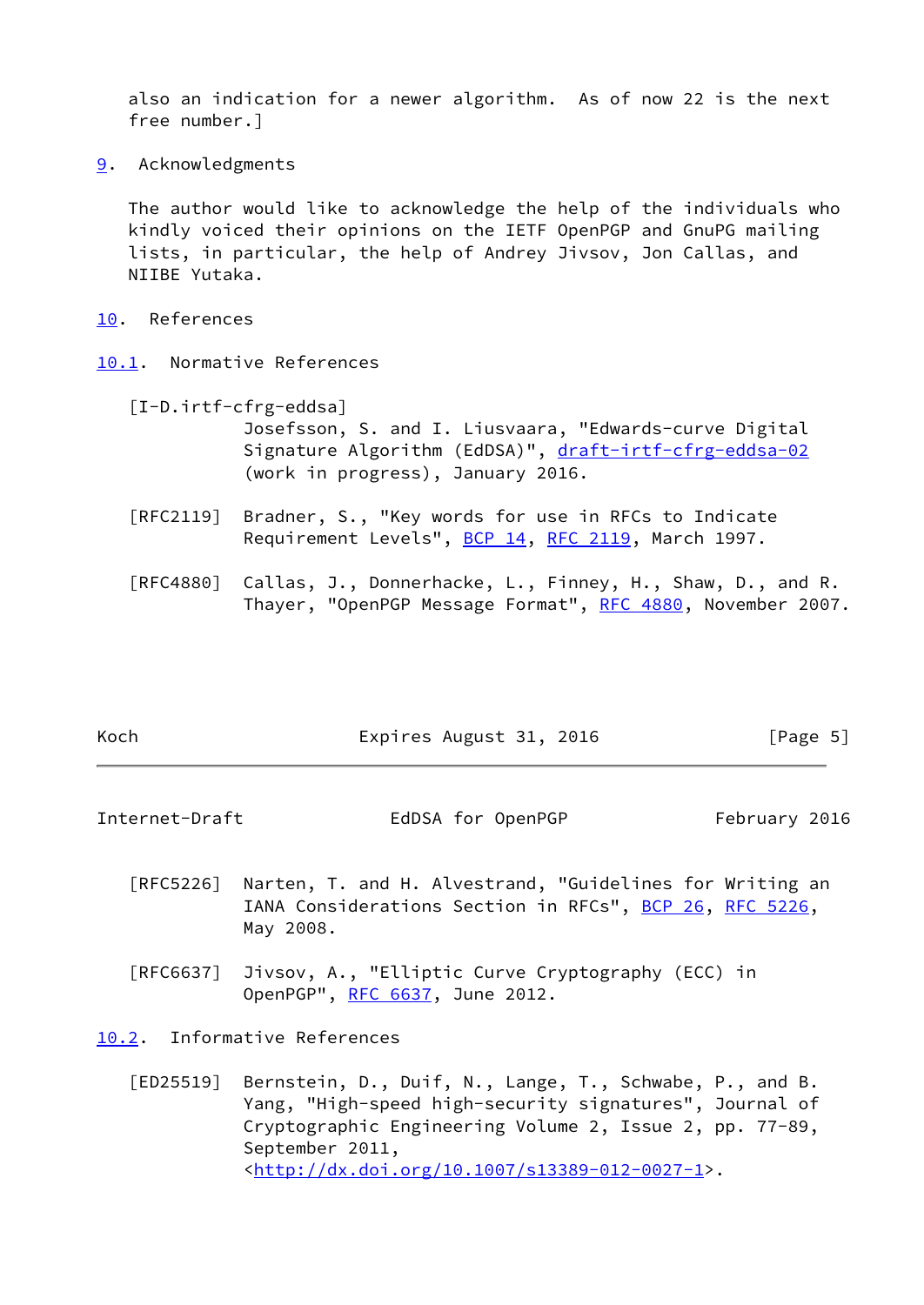[RFC7748] Langley, A., Hamburg, M., and S. Turner, "Elliptic Curves for Security", [RFC 7748](https://datatracker.ietf.org/doc/pdf/rfc7748), DOI 10.17487/RFC7748, January 2016, [<http://www.rfc-editor.org/info/rfc7748](http://www.rfc-editor.org/info/rfc7748)>.

<span id="page-6-0"></span>[Appendix A.](#page-6-0) Test vectors

 For help implementing this specification a non-normative example is given. This example assumes that the algorithm id for EdDSA (TBD1) will be 22.

<span id="page-6-1"></span>[A.1](#page-6-1). Sample key

The secret key used for this example is:

D: 1a8b1ff05ded48e18bf50166c664ab023ea70003d78d9e41f5758a91d850f8d2

 Note that this is the raw secret key used as input to the EdDSA signing operation. The key was created on 2014-08-19 14:28:27 and thus the fingerprint of the OpenPGP key is:

C959 BDBA FA32 A2F8 9A15 3B67 8CFD E121 9796 5A9A

 The algorithm specific input parameters without the MPI length headers are:

oid: 2b06010401da470f01

q: 403f098994bdd916ed4053197934e4a87c80733a1280d62f8010992e43ee3b2406

The entire public key packet is thus:

| Koch | Expires August 31, 2016 | [Page 6] |
|------|-------------------------|----------|
|      |                         |          |

<span id="page-6-3"></span>Internet-Draft EdDSA for OpenPGP February 2016

 98 33 04 53 f3 5f 0b 16 09 2b 06 01 04 01 da 47 0f 01 01 07 40 3f 09 89 94 bd d9 16 ed 40 53 19 79 34 e4 a8 7c 80 73 3a 12 80 d6 2f 80 10 99 2e 43 ee 3b 24 06

<span id="page-6-2"></span>[A.2](#page-6-2). Sample signature

The signature is created using the sample key over the input data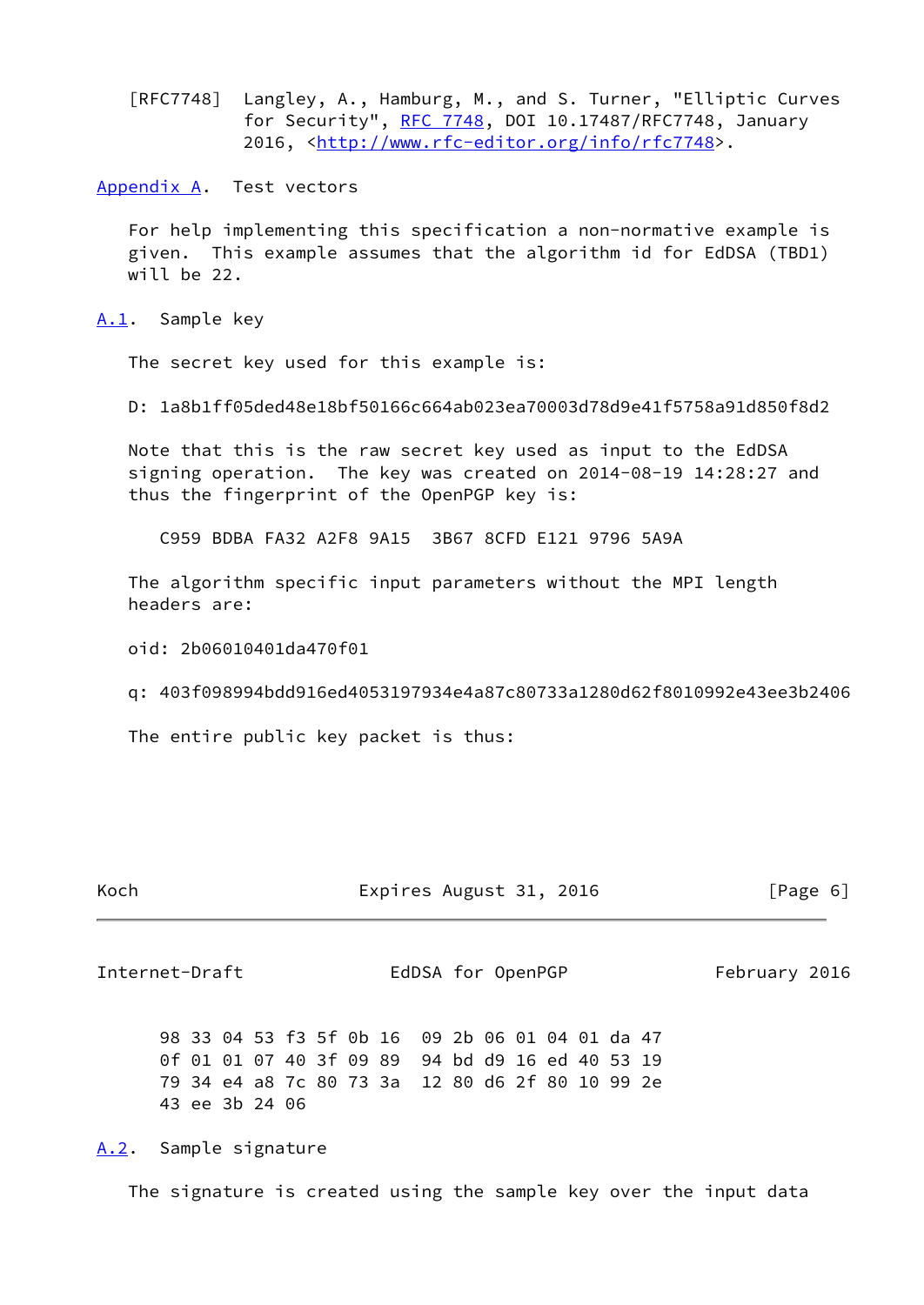"OpenPGP" on 2015-09-16 12:24:53 and thus the input to the hash function is:

m: 4f70656e504750040016080006050255f95f9504ff0000000c

Using the SHA-256 hash algorithm yields the digest:

d: f6220a3f757814f4c2176ffbb68b00249cd4ccdc059c4b34ad871f30b1740280

 Which is fed into the EdDSA signature function and yields this signature:

r: 56f90cca98e2102637bd983fdb16c131dfd27ed82bf4dde5606e0d756aed3366

s: d09c4fa11527f038e0f57f2201d82f2ea2c9033265fa6ceb489e854bae61b404

The entire signature packet is thus:

 88 5e 04 00 16 08 00 06 05 02 55 f9 5f 95 00 0a 09 10 8c fd e1 21 97 96 5a 9a f6 22 01 00 56 f9 0c ca 98 e2 10 26 37 bd 98 3f db 16 c1 31 df d2 7e d8 2b f4 dd e5 60 6e 0d 75 6a ed 33 66 01 00 d0 9c 4f a1 15 27 f0 38 e0 f5 7f 22 01 d8 2f 2e a2 c9 03 32 65 fa 6c eb 48 9e 85 4b ae 61 b4 04

<span id="page-7-0"></span>[Appendix B.](#page-7-0) Point compression flag bytes

 This specification introduces the new flag byte 0x40 to indicate the point compression format. The value has been chosen so that the high bit is not cleared and thus to avoid accidental sign extension. Two other values might also be interesting for other ECC specifications:

 Flag Description ---- ----------- 0x04 Standard flag for uncompressed format 0x40 Native point format of the curve follows 0x41 Only X coordinate follows. 0x42 Only Y coordinate follows.

Koch **Expires August 31, 2016** [Page 7]

<span id="page-7-2"></span>Internet-Draft **EdDSA** for OpenPGP February 2016

<span id="page-7-1"></span>[Appendix C.](#page-7-1) Changes since -03